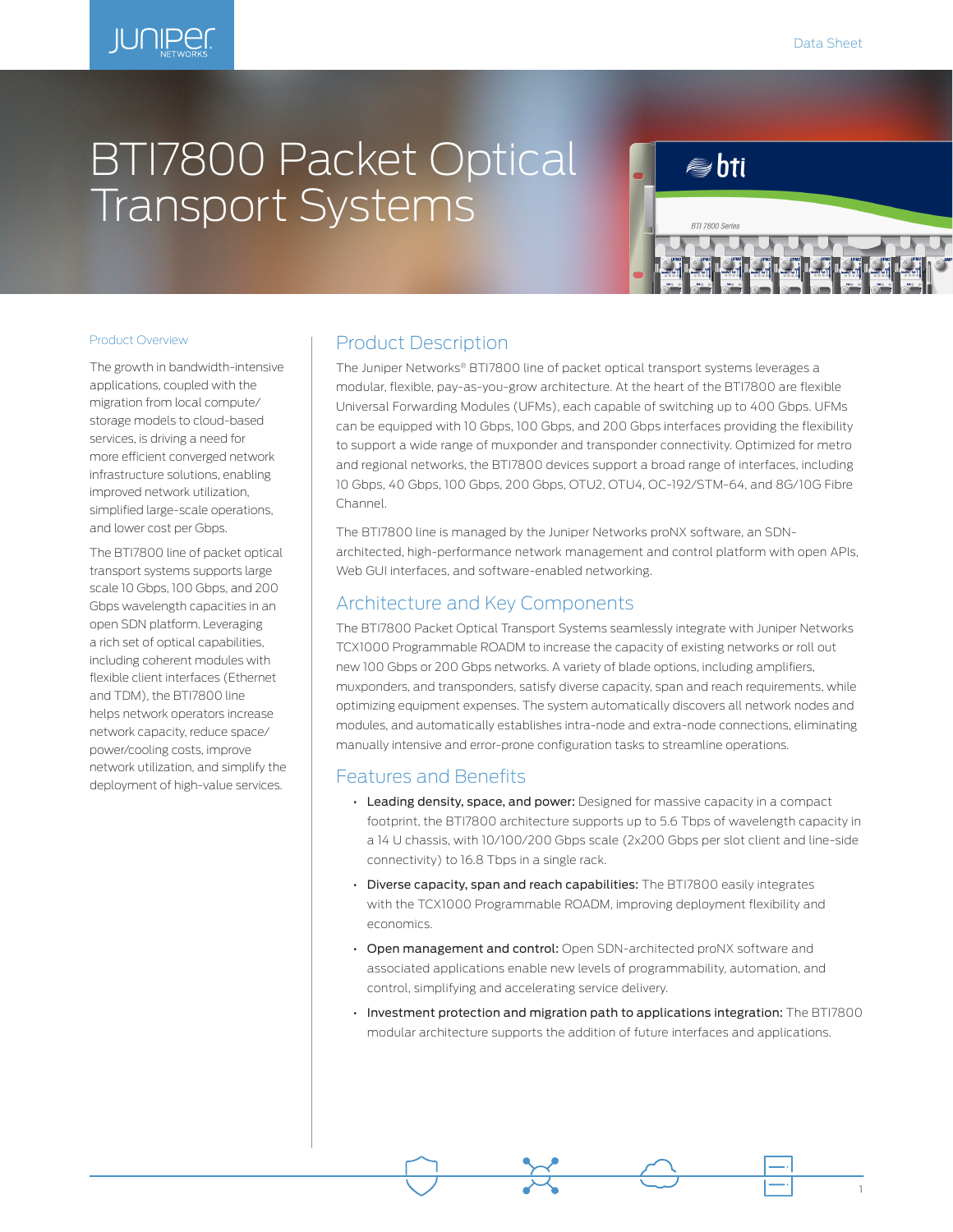

#### Figure 1: BTI7800 flexible, scalable deployment options

# Platform Options

|                                            | <b>BTI7814</b>                                                                                                                                  | <b>BTI7802</b>                                                                                                                                  | <b>BTI7801</b>                                                                                                                            |
|--------------------------------------------|-------------------------------------------------------------------------------------------------------------------------------------------------|-------------------------------------------------------------------------------------------------------------------------------------------------|-------------------------------------------------------------------------------------------------------------------------------------------|
| Rack units                                 | 14                                                                                                                                              | R                                                                                                                                               |                                                                                                                                           |
| Module slots                               | 14                                                                                                                                              |                                                                                                                                                 |                                                                                                                                           |
| Capacities                                 | $5.6$ Thps                                                                                                                                      | $800$ Gbps                                                                                                                                      | 400 Gbps                                                                                                                                  |
| 10GbE capacity                             | 560                                                                                                                                             | 80                                                                                                                                              | 40                                                                                                                                        |
| 100GbE capacity                            | 56                                                                                                                                              | Я                                                                                                                                               |                                                                                                                                           |
| Multichassis                               | Yes                                                                                                                                             | Yes                                                                                                                                             | Hardware-ready                                                                                                                            |
| Dimensions (HxWxD)                         | 24.5 x 17.9 x 22.0 in (62.2 x 43.0 x<br>$56.0 \text{ cm}$ )                                                                                     | $5.2 \times 17.5 \times 12.0$ in (13.3 x 44.4 x 30.5)<br>cm)                                                                                    | 1.75 x 17.4 x 24.2 in (4.4 x 44.0 x 61.5<br>cm)                                                                                           |
| Power consumption                          | $-48V$ DC, 100A (max)<br>AC power options available<br>Power per $10GbE = 7 W$ (typical)                                                        | $-48$ VDC, 20A (max)<br>AC power options available<br>Power per $10GbE = 9 W$ (typical)                                                         | $-48$ VDC. 15A (max)<br>AC power options available<br>Power per 10 Gbps = 10 W (typical)                                                  |
| Normal operating<br>temperature range      | 0°C to 40°C                                                                                                                                     | $0^{\circ}$ to 40%                                                                                                                              | 0º to 32ºC                                                                                                                                |
| Fnvironmental and<br>safety certifications | Telecordia NEBs Level 3, Earthquake<br>Zone 4. GR-63-CORE, GR-78-CORE,<br>FCC Part 15 Class A. GR-1089-<br>CORE.<br>IEC/UL/CSA 60950. IEC 60825 | Telecordia NEBs Level 3, Earthquake<br>Zone 4. GR-63-CORE, GR-78-CORE,<br>FCC Part 15 Class A. GR-1089-<br>CORE.<br>IEC/UL/CSA 60950. IEC 60825 | Telcordia GR-3160 Generic<br>Requirements for data center<br>Equipment and Spaces, FCC Part<br>15 Class A. IEC/UL/CSA 60950, IEC<br>60825 |

# Specifications

## Universal Forwarding Module (UFM) Configuration **Options**

Each chassis option supports a number of common UFM configuration options:

- UFM Type 3: Supports two BIC slots
- UFM Type 6: Supports 10 quad small form-factor pluggable transceiver (QSFP) ports

|      | <b>BTI7801</b> | <b>BTI7802</b> | <b>BTI7814</b> |
|------|----------------|----------------|----------------|
| UFM3 |                |                |                |
| UFM6 |                |                |                |
| AMP1 |                |                |                |
| WPS4 |                |                |                |

## Protocol Support

- 10 Gbps LAN/WAN, OC-192, STM-64, OTU2
- 40 Gbps
- 100 Gbps, OTU4
- 200 Gbps, OTU4

### Pluggable Optics

- Small form-factor pluggable plus transceiver (SFP+), 850 nm
- SFP+, 1310 nm
- SFP+, dense wavelength-division multiplexing (DWDM)
- C form-factor pluggable transceiver (CFP), 100GBASE-SR10
- CFP, 100 Gbps Coherent
- CFP, 100GBASE-LR4
- QSFP+, 4x10G, LR
- QSFP+, 4x10G, SR
- QSFP+, 40GBASE-SR4
- QSFP+, 40GBASE-LR4